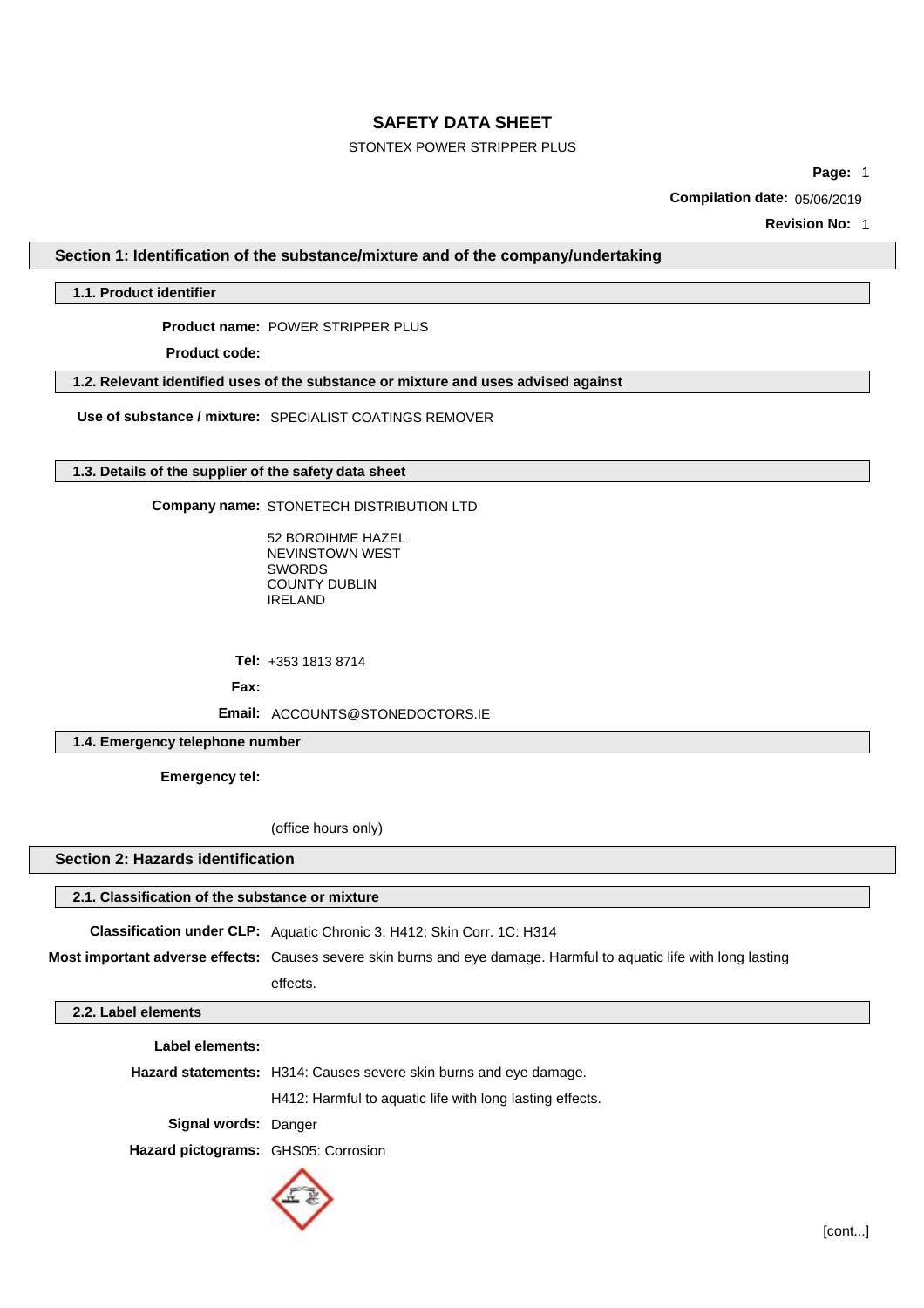# STONTEX POWER STRIPPER PLUS

**Page:** 2

**Precautionary statements:** P280: Wear protective gloves/eye protection.

P305+351+338: IF IN EYES: Rinse cautiously with water for several minutes. Remove

contact lenses, if present and easy to do. Continue rinsing.

P302+352: IF ON SKIN: Wash with plenty of water/soap and water.

P273: Avoid release to the environment.

## **2.3. Other hazards**

**Other hazards:** No data available.

**PBT:** This product is not identified as a PBT/vPvB substance.

## **Section 3: Composition/information on ingredients**

**3.2. Mixtures**

#### **Hazardous ingredients:**

BENZYL ALCOHOL

|                                                                                    | <b>EINECS</b> | CAS            | PBT/WEL | <b>CLP Classification</b>                           | Percent   |  |
|------------------------------------------------------------------------------------|---------------|----------------|---------|-----------------------------------------------------|-----------|--|
|                                                                                    | 202-859-9     | $100 - 51 - 6$ |         | Acute Tox. 4: H332; Acute Tox. 4: H302              | 10-30%    |  |
| LOW BOILING POINT NAPHTHA - UNSPECIFIED - SOLVENT NAPHTHA (PETROLEUM), LIGHT AROM. |               |                |         |                                                     |           |  |
|                                                                                    | 265, 400, 0   | 61712066       |         | $A_{\rm CD}$ Toy $A_{\rm C}$ 4904 Flam Lig 2. H228. | 1 1 0 0 / |  |

| 265-199-0 | 64742-95-6 | Asp. Tox. 1: H304; Flam. Lig. 3: H226; | 1-10% |
|-----------|------------|----------------------------------------|-------|
|           |            | STOT SE 3: H335; Aquatic Chronic 2:    |       |
|           |            | H411                                   |       |

#### DODECYL BENZENE SULPHONIC ACID

| $ 287 - 494 - 3 $    | 85536-14-7 | - | Acute Tox. 4: H302; Skin Corr. 1C: | $1 - 10\%$ |  |
|----------------------|------------|---|------------------------------------|------------|--|
|                      |            |   | H314; Aquatic Chronic 3: H412      |            |  |
| <b>GLYCOLIC ACID</b> |            |   |                                    |            |  |

| ี่ 201-180-5 | 79-14-1 | <sup>1</sup> Skin Corr. 1B: H314; Acute Tox. 4: | $-10%$ |  |
|--------------|---------|-------------------------------------------------|--------|--|
|              |         | H332: Eve Dam. 1: H318                          |        |  |

## **Section 4: First aid measures**

#### **4.1. Description of first aid measures**

**Skin contact:** Wash immediately with plenty of soap and water.

**Eye contact:** Immediately flush with plenty of water for up to 15 minutes. Get medical or first aid attention.

**Ingestion:** Rinse mouth with water, Do not induce vomitting. Seek medical advice.

**Inhalation:** Not applicable; likely occurence not possible under normal conditions of use.

# **4.2. Most important symptoms and effects, both acute and delayed**

**Skin contact:** There may be mild irritation at the site of contact.

**Eye contact:** There may be irritation and pain. Prompt First Aid is required to avoid serious eye damage.

**Ingestion:** There may be soreness and redness of the mouth and throat.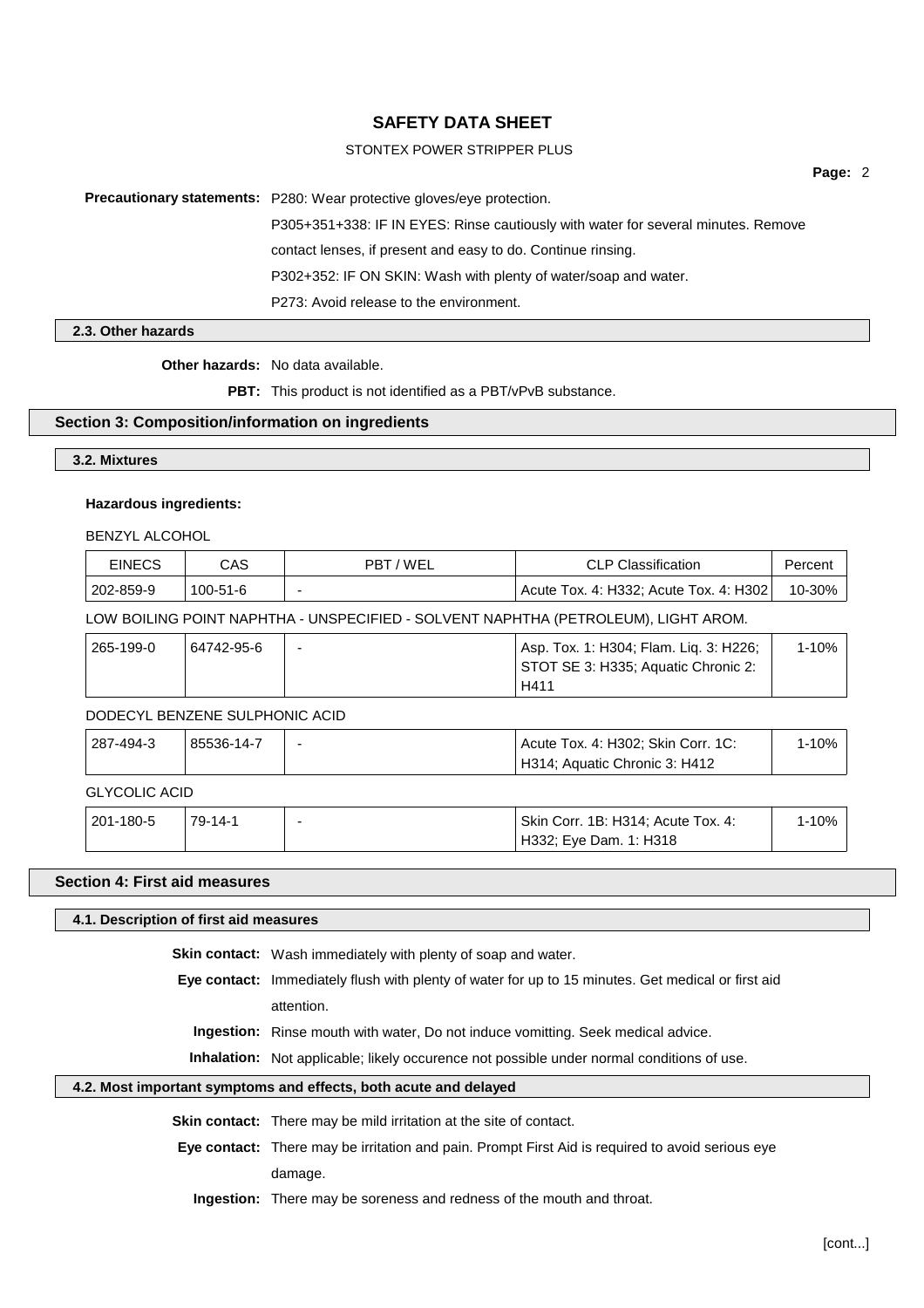# STONTEX POWER STRIPPER PLUS

**Page:** 3

**Inhalation:** Not applicable, product is a gel.

**Delayed / immediate effects:** Immediate effects can be expected after short-term exposure.

# **4.3. Indication of any immediate medical attention and special treatment needed**

**Immediate / special treatment:** Eye bathing equipment should be available on the premises.

#### **Section 5: Fire-fighting measures**

#### **5.1. Extinguishing media**

**Extinguishing media:** Suitable extinguishing media for the surrounding fire should be used. Use water spray to cool containers.

## **5.2. Special hazards arising from the substance or mixture**

**Exposure hazards:** In combustion emits toxic fumes.

**5.3. Advice for fire-fighters**

**Advice for fire-fighters:** Wear self-contained breathing apparatus. Wear protective clothing to prevent contact with skin and eyes.

# **Section 6: Accidental release measures**

# **6.1. Personal precautions, protective equipment and emergency procedures**

**Personal precautions:** Notify the police and fire brigade immediately. If outside keep bystanders upwind and away from danger point. Mark out the contaminated area with signs and prevent access to unauthorised personnel. Do not attempt to take action without suitable protective clothing - see section 8 of SDS. Turn leaking containers leak-side up to prevent the escape of liquid.

#### **6.2. Environmental precautions**

**Environmental precautions:** Do not discharge into drains or rivers. Contain the spillage using bunding.

**6.3. Methods and material for containment and cleaning up**

**Clean-up procedures:** Clean-up should be dealt with only by qualified personnel familiar with the specific substance. Absorb into dry earth or sand. Transfer to a closable, labelled salvage container for disposal by an appropriate method.

**6.4. Reference to other sections**

**Reference to other sections:** Refer to section 8 of SDS.

# **Section 7: Handling and storage**

**7.1. Precautions for safe handling**

**Handling requirements:** Avoid direct contact with the substance.

## **7.2. Conditions for safe storage, including any incompatibilities**

**Storage conditions:** Store in a cool, well ventilated area. Keep container tightly closed.

**Suitable packaging:** Must only be kept in original packaging.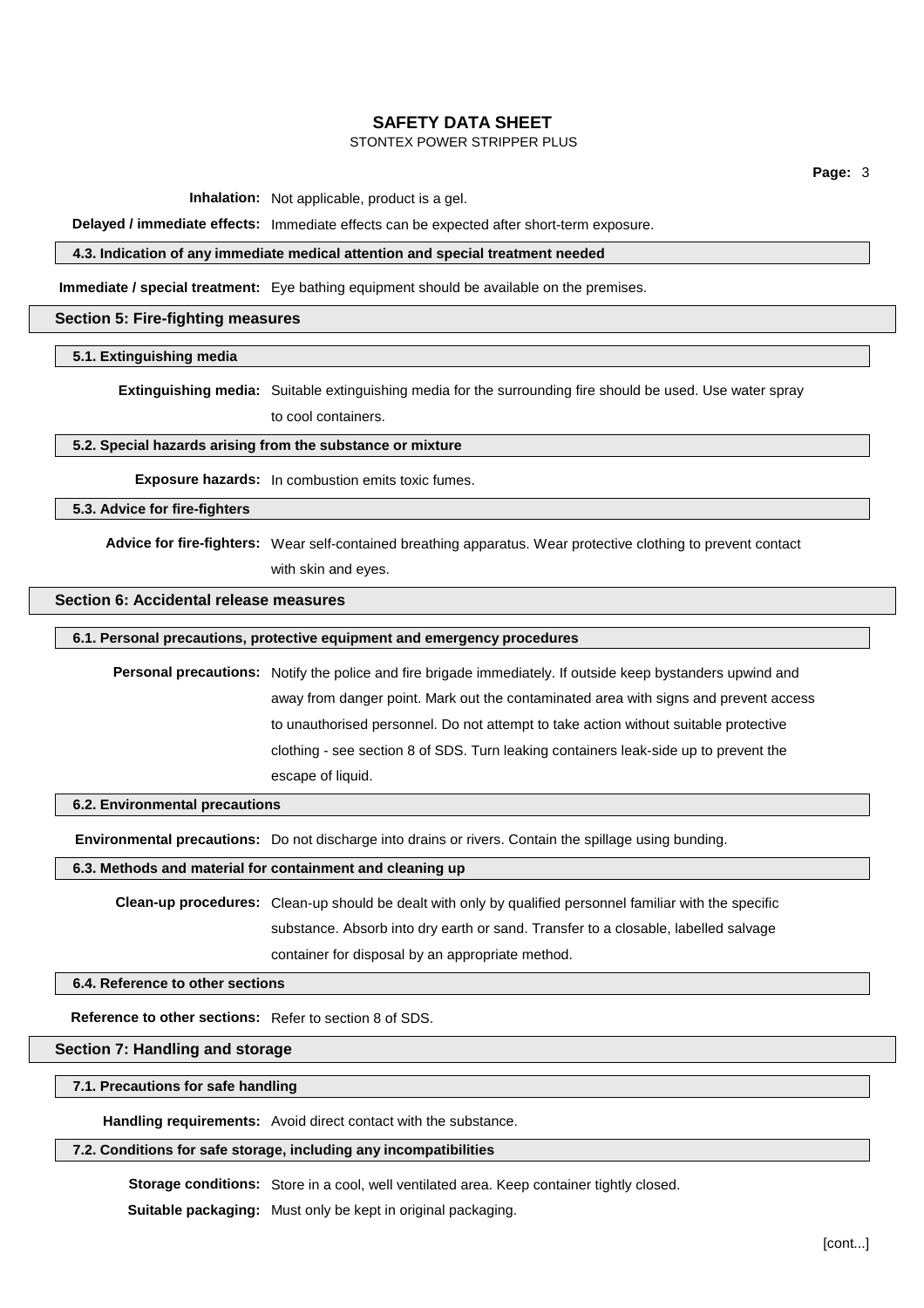# STONTEX POWER STRIPPER PLUS

**Page:** 4

# **7.3. Specific end use(s)**

**Specific end use(s):** Refer to Section 1

# **Section 8: Exposure controls/personal protection**

#### **8.1. Control parameters**

**Workplace exposure limits:** No data available.

**DNEL/PNEC Values**

**DNEL / PNEC** No data available.

**8.2. Exposure controls**

| <b>Engineering measures:</b> No special requirement. |                                                                                                       |
|------------------------------------------------------|-------------------------------------------------------------------------------------------------------|
|                                                      | Respiratory protection: Respiratory protection not required.                                          |
|                                                      | Hand protection: Impermeable gloves.                                                                  |
|                                                      | Eye protection: Safety glasses. Ensure eye bath is to hand.                                           |
|                                                      | <b>Skin protection:</b> Protective clothing.                                                          |
|                                                      | <b>Environmental:</b> No special requirement. Prevent from entering in public sewers or the immediate |
|                                                      | environment.                                                                                          |

# **Section 9: Physical and chemical properties**

| 9.1. Information on basic physical and chemical properties |                                                  |                                                 |                                  |  |  |
|------------------------------------------------------------|--------------------------------------------------|-------------------------------------------------|----------------------------------|--|--|
| <b>State: Liquid</b>                                       |                                                  |                                                 |                                  |  |  |
|                                                            | <b>Colour:</b> Pale yellow                       |                                                 |                                  |  |  |
|                                                            | <b>Odour:</b> Characteristic odour               |                                                 |                                  |  |  |
| <b>Evaporation rate: Slow</b>                              |                                                  |                                                 |                                  |  |  |
|                                                            | <b>Oxidising:</b> Non-oxidising (by EC criteria) |                                                 |                                  |  |  |
| <b>Solubility in water:</b> Water rinseable.               |                                                  |                                                 |                                  |  |  |
|                                                            | Also soluble in: Most organic solvents.          |                                                 |                                  |  |  |
|                                                            | <b>Viscosity:</b> Highly viscous                 |                                                 |                                  |  |  |
| <b>Boiling point/range°C:</b> >100                         |                                                  | Melting point/range $\textdegree$ C: < 0        |                                  |  |  |
| Flammability limits %: lower: No data available.           |                                                  |                                                 | <b>upper:</b> No data available. |  |  |
| <b>Flash point °C:</b> $>93$                               |                                                  | Part.coeff. n-octanol/water: No data available. |                                  |  |  |
| Autoflammability°C: No data available.                     |                                                  | Vapour pressure: No data available.             |                                  |  |  |
| Relative density: 1.02 (Typical)                           |                                                  | pH: 3                                           |                                  |  |  |
|                                                            | <b>VOC g/I:</b> No data available.               |                                                 |                                  |  |  |
| 9.2. Other information                                     |                                                  |                                                 |                                  |  |  |

**9.2. Other information**

**Other information:** Not applicable.

**Section 10: Stability and reactivity**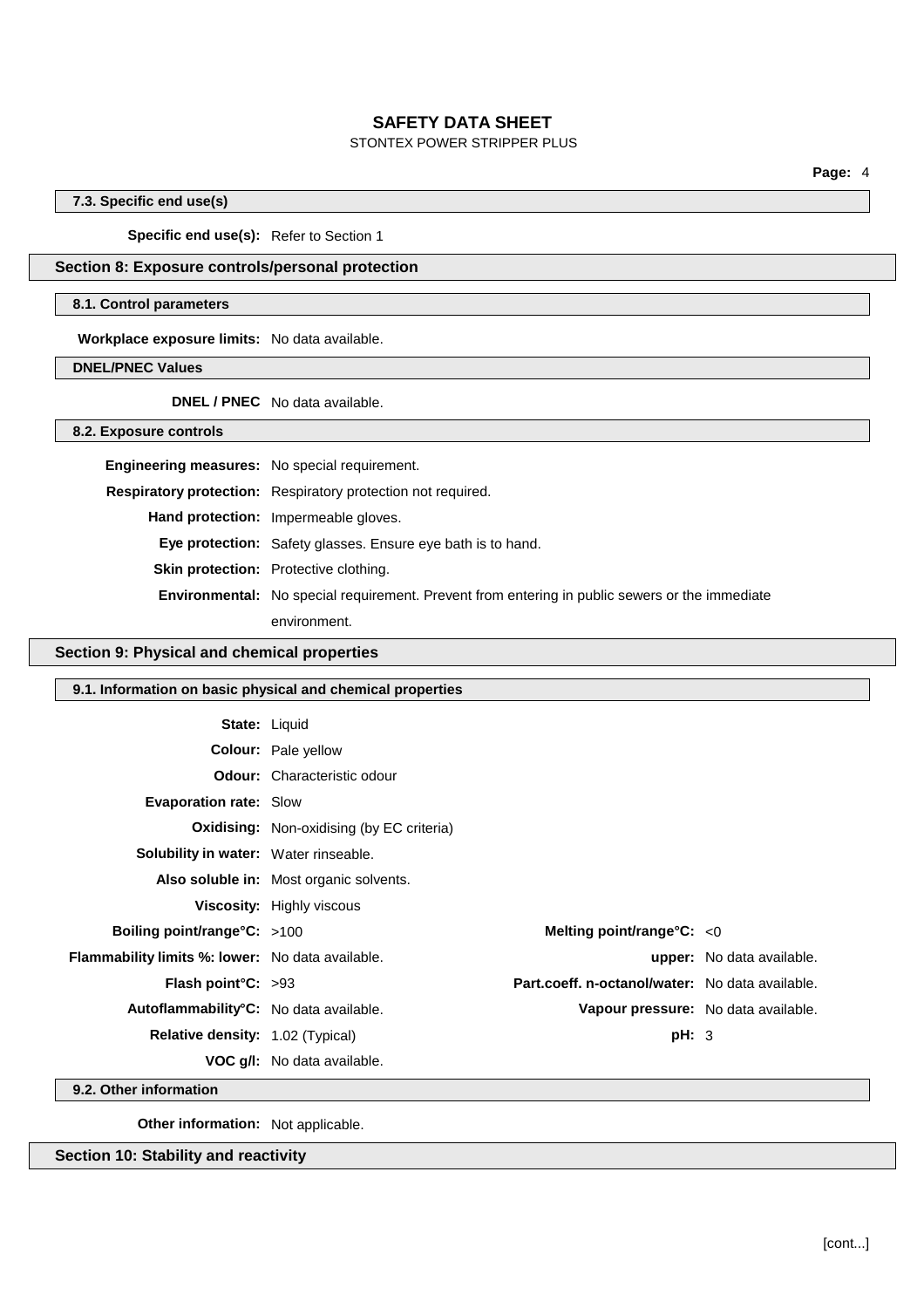# STONTEX POWER STRIPPER PLUS

# **10.1. Reactivity**

**Reactivity:** Stable under recommended transport or storage conditions.

## **10.2. Chemical stability**

**Chemical stability:** Stable under normal conditions.

# **10.3. Possibility of hazardous reactions**

**Hazardous reactions:** Hazardous reactions will not occur under normal transport or storage conditions.

Decomposition may occur on exposure to conditions or materials listed below.

**10.4. Conditions to avoid**

**Conditions to avoid:** Heat.

**10.5. Incompatible materials**

**Materials to avoid:** Strong oxidising agents. Strong acids.

**10.6. Hazardous decomposition products**

**Haz. decomp. products:** In combustion emits toxic fumes.

#### **Section 11: Toxicological information**

# **11.1. Information on toxicological effects**

#### **Hazardous ingredients:**

**BENZYL ALCOHOL**

| <b>IVN</b>         | <b>RAT</b> | LD50 | 53   | mg/kg |
|--------------------|------------|------|------|-------|
| $\overline{O}$ ORL | <b>MUS</b> | LD50 | 1360 | mg/kg |
| <sup>1</sup> ORL   | <b>RAT</b> | LD50 | 1230 | mg/kg |

#### **LOW BOILING POINT NAPHTHA - UNSPECIFIED - SOLVENT NAPHTHA (PETROLEUM), LIGHT AROM.**

| <sup>'</sup> ORL<br>RΑ |  | . . <i>.</i><br>LD50 | 840C | ma/ka |
|------------------------|--|----------------------|------|-------|
|------------------------|--|----------------------|------|-------|

#### **DODECYL BENZENE SULPHONIC ACID**

| DERMAL            | <b>RAT</b> | LD50 | 2000- | mg/kg |
|-------------------|------------|------|-------|-------|
| <sup>1</sup> ORAL | <b>RAT</b> | LD50 | 1219  | mg/kg |

## **Relevant hazards for substance:**

| Hazard                        | Route      | <b>Basis</b>            |
|-------------------------------|------------|-------------------------|
| Skin corrosion/irritation     | <b>DRM</b> | Hazardous: calculated   |
| Serious eye damage/irritation | OPT        | ' Hazardous: calculated |

**Symptoms / routes of exposure**

**Skin contact:** There may be mild irritation at the site of contact.

**Eye contact:** There may be irritation and pain. Prompt First Aid is required to avoid serious eye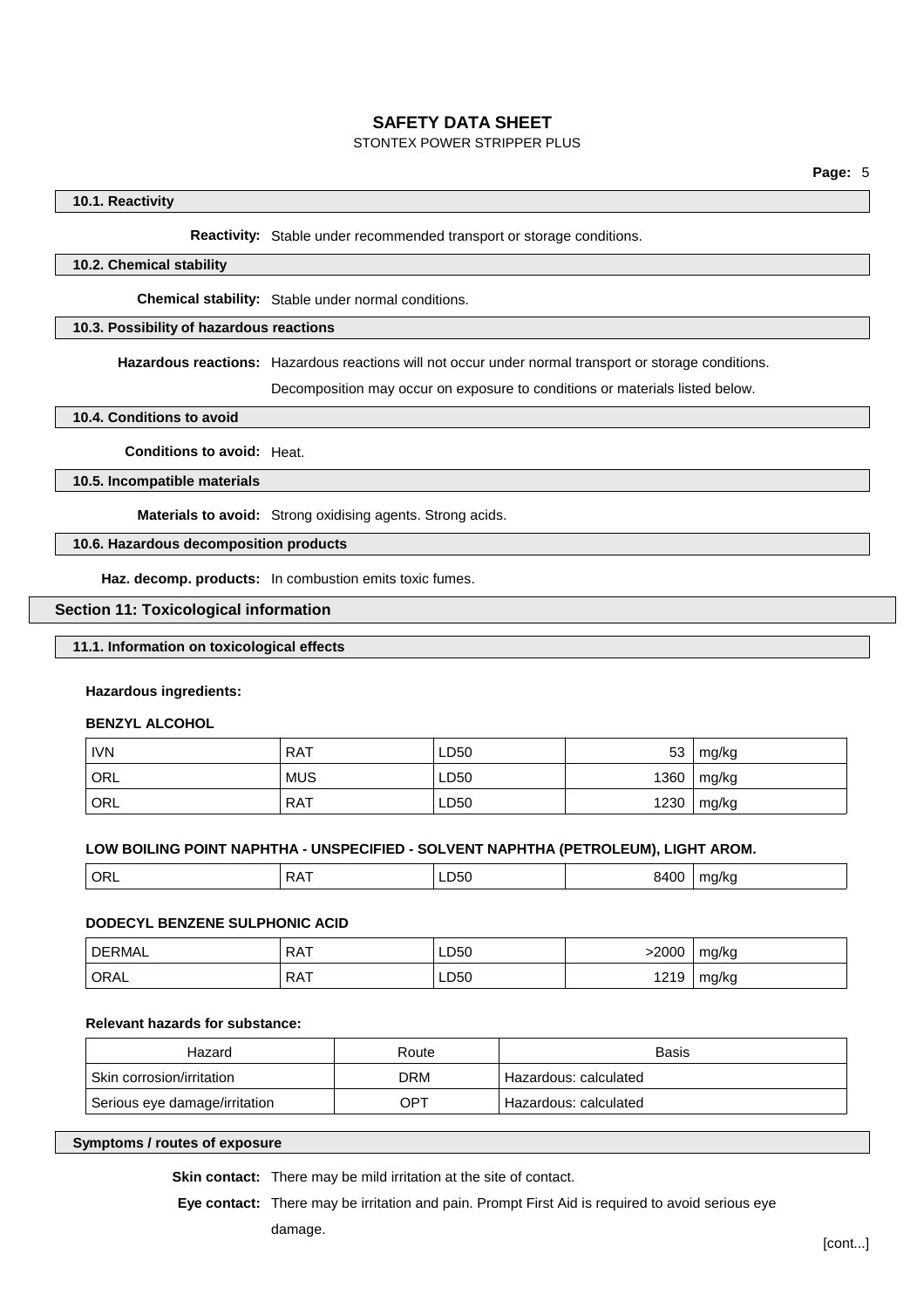# STONTEX POWER STRIPPER PLUS

**Page:** 6

**Ingestion:** There may be soreness and redness of the mouth and throat.

**Inhalation:** Not applicable, product is a gel.

**Delayed / immediate effects:** Immediate effects can be expected after short-term exposure.

**Other information:** Not applicable.

## **Section 12: Ecological information**

**12.1. Toxicity**

**Ecotoxicity values:** No data available.

## **12.2. Persistence and degradability**

**Persistence and degradability:** Biodegradable.

**12.3. Bioaccumulative potential**

**Bioaccumulative potential:** No data available.

**12.4. Mobility in soil**

**Mobility:** No data available.

# **12.5. Results of PBT and vPvB assessment**

**PBT identification:** This product is not identified as a PBT/vPvB substance.

**12.6. Other adverse effects**

**Other adverse effects:** Harmful to aquatic organisms.

**Section 13: Disposal considerations**

## **13.1. Waste treatment methods**

**Disposal operations:** Transfer to a suitable container and arrange for collection by specialised disposal company. **Recovery operations:** Not applicable. **Disposal of packaging:** Arrange for collection by specialised disposal company.

**NB:** The user's attention is drawn to the possible existence of regional or national regulations regarding disposal.

# **Section 14: Transport information**

**14.1. UN number**

**UN number:** UN3265

**14.2. UN proper shipping name**

**Shipping name:** CORROSIVE LIQUID, ACIDIC, ORGANIC, N.O.S.

(Dodecyl Benzene Sulphonate (~6%), Glycolic Acid (~3%))

# **14.3. Transport hazard class(es)**

**Transport class:** 8